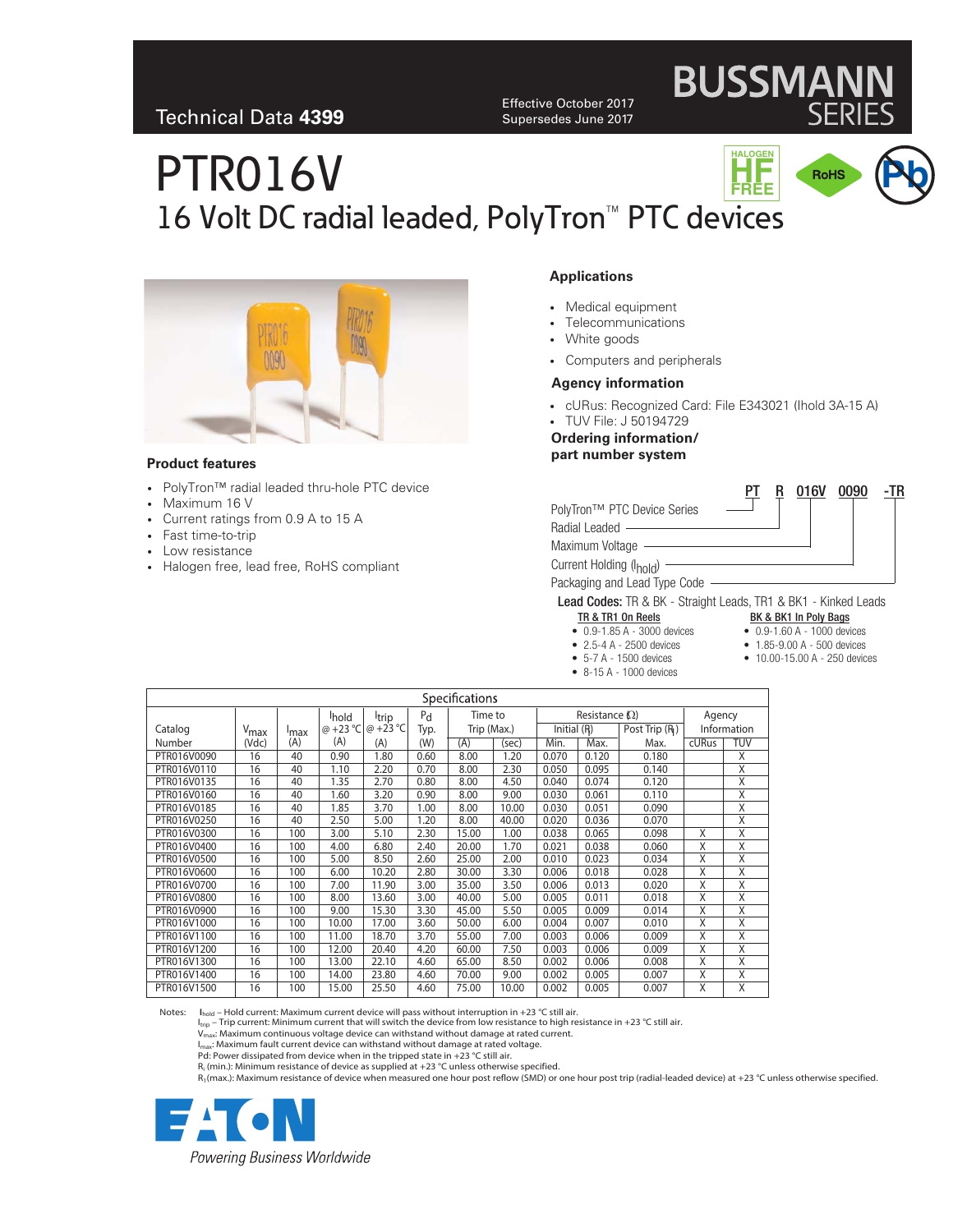### Dimensions - mm

|             |      | <b>B</b> Max |          |              |      |      |              | Figure/        |                 |
|-------------|------|--------------|----------|--------------|------|------|--------------|----------------|-----------------|
|             |      | Lead Type    |          |              |      |      |              |                | Lead Style      |
| Part        | A    | Straight     | Kink     |              | D    | E    |              | Straight       | Kink            |
| Number      | Max. | (-TR)        | $(-TR1)$ | C            | Min. | Max. | F            | TR             | TR <sub>1</sub> |
| PTR016V0090 | 7.4  | 12.2         | 12.2     | $5.0 + 0.8$  | 7.6  | 3.5  | $0.5 + 0.02$ | $\overline{c}$ | 1               |
| PTR016V0110 | 7.4  | 14.2         | 14.2     | $5.0 + 0.8$  | 7.6  | 3.5  | $0.5 + 0.02$ | $\overline{c}$ | 1               |
| PTR016V0135 | 8.9  | 13.5         | 13.5     | $5.0 + 0.8$  | 7.6  | 3.5  | $0.5 + 0.02$ | $\overline{c}$ | 1               |
| PTR016V0160 | 8.9  | 15.2         | 15.2     | $5.0 + 0.8$  | 7.6  | 3.5  | $0.5 + 0.02$ | $\overline{c}$ | 1               |
| PTR016V0185 | 10.2 | 15.7         | 15.7     | $5.0 + 0.8$  | 7.6  | 3.5  | $0.5 + 0.02$ | $\overline{c}$ | 1               |
| PTR016V0250 | 11.4 | 18.3         | 20.5     | $5.0 + 0.8$  | 7.6  | 35   | $0.5 + 0.02$ | $\overline{c}$ | 1               |
| PTR016V0300 | 7.1  | 11.0         | 14.0     | $5.0 + 0.8$  | 7.6  | 3.5  | $0.8 + 0.02$ | $\overline{c}$ | 1               |
| PTR016V0400 | 8.9  | 12.8         | 14.8     | $5.0 + 0.8$  | 7.6  | 3.5  | $0.8 + 0.02$ | $\overline{c}$ | 1               |
| PTR016V0500 | 10.4 | 14.3         | 16.0     | $5.0 + 0.8$  | 7.6  | 3.5  | $0.8 + 0.02$ | $\overline{c}$ | 1               |
| PTR016V0600 | 10.7 | 17.1         | 19.0     | $5.0 + 0.8$  | 7.6  | 3.5  | $0.8 + 0.02$ | $\overline{c}$ | 1               |
| PTR016V0700 | 11.2 | 19.7         | 22.0     | $5.0 + 0.8$  | 7.6  | 3.5  | $0.8 + 0.02$ | $\overline{c}$ | 1               |
| PTR016V0800 | 12.7 | 20.9         | 23.0     | $5.0 + 0.8$  | 7.6  | 3.5  | $0.8 + 0.02$ | $\overline{c}$ | 1               |
| PTR016V0900 | 14.0 | 21.9         | 24.0     | $5.0 + 0.8$  | 7.6  | 3.5  | $0.8 + 0.02$ | $\overline{c}$ | 1               |
| PTR016V1000 | 16.5 | 25.2         | 28.0     | $5.0 + 0.8$  | 7.6  | 3.5  | $0.8 + 0.02$ | $\overline{c}$ | 1               |
| PTR016V1100 | 17.5 | 26.0         | 29.0     | $5.0 + 0.8$  | 7.6  | 3.5  | $0.8 + 0.02$ | $\overline{c}$ | 1               |
| PTR016V1200 | 17.5 | 28.0         | 31.0     | $10.0 + 0.8$ | 7.6  | 3.5  | $1.0 + 0.02$ | $\overline{c}$ |                 |
| PTR016V1300 | 21.6 | 29.2         | 32.0     | $10.0 + 0.8$ | 7.6  | 3.5  | $1.0 + 0.02$ | $\overline{c}$ | 1               |
| PTR016V1400 | 23.5 | 27.9         | 30.0     | $10.0 + 0.8$ | 7.6  | 3.5  | $1.0 + 0.02$ | $\overline{c}$ | 1               |
| PTR016V1500 | 25.1 | 29.0         | 32.0     | $10.0 + 0.8$ | 7.6  | 3.5  | $1.0 + 0.02$ | $\overline{c}$ | 1               |



# Packaging/Taping Specifications

|                                      | IEC                      | Dimension      | Tolerance      |
|--------------------------------------|--------------------------|----------------|----------------|
| Description                          | Mark                     | (mm)           | (mm)           |
| Sprocket hole pitch                  | $P_{\Omega}$             | 12.7           | $\pm 0.3$      |
| Ordinate to adjacent component lead: |                          |                |                |
| PTR016V0090~PTR016V0250              | P <sub>1</sub>           | 3.6            | $+1.0$         |
| PTR016V0300~PTR016V1100              | P <sub>1</sub>           | 4.5            | $+1.0$         |
| PTR016V1200~PTR016V1500              | P <sub>1</sub>           | 7.2            | ±1.0           |
| Device pitch:                        |                          |                |                |
| PTR016V0090~PTR016V0600              | P                        | 12.7           | $+1.0$         |
| PTR016V0700~PTR016V1400              | P                        | 25.4           | ±1.0           |
| PTR016V1500                          | P                        | 38.1           | ±1.0           |
| Lead spacing                         | $\overline{C}$           |                | $\overline{a}$ |
| Carrier tape width                   | $\overline{W}$           | 18             | $+1.0$         |
| Top distance between tape edges      | $\overline{W}_0$         | 3.0            | Max.           |
| Hold-down tape width                 | $W_1$                    | 12             | $+1.0$         |
| Sprocket hole position               | W <sub>2</sub>           | 9.0            | $+0.75/-0.5$   |
| Abscissa to top:                     |                          |                |                |
| PTR016V0090~PTR016V0600              | H1                       | 32.2           | Max.           |
| PTR016V0700~PTR016V1500              | H1                       | 47.5           | Max.           |
| Abscissa to plane                    |                          |                |                |
| (straight lead)                      | Н                        | 18.0           | $+2/-0$        |
| (kinked lead)                        | Ho                       | 16.0           | $\pm 0.5$      |
| Sprocket hole diameter               | $D_{0}$                  | 4              | ±0.2           |
| Lead protrusion                      | L <sub>1</sub>           | 1              | Max.           |
| Tape thickness                       | $\ddagger$               | 0.9            | Max.           |
| Body lateral deviation               | $\Delta_{\underline{h}}$ | $\Omega$       | ±1.0           |
| Body tape plane deviation            | $\Delta_{\underline{D}}$ | $\overline{0}$ | ±1.3           |
| Reel width                           | $\overline{W_3}$         | 56             | Max.           |
| Reel diameter                        |                          | 340            | ±10            |
| Arbor hole diameter                  | n <sub>0</sub>           | 31             | ±1             |
| Core diameter                        | $\overline{\phantom{a}}$ | 80             | Min.           |

\* See Dimensions table.

Style 1 - PTR016V0090, PTR016V0110, PTR016V0135, PTR016V0160-PTR016V1000





**RARABAR** 

**Reel Specifications**



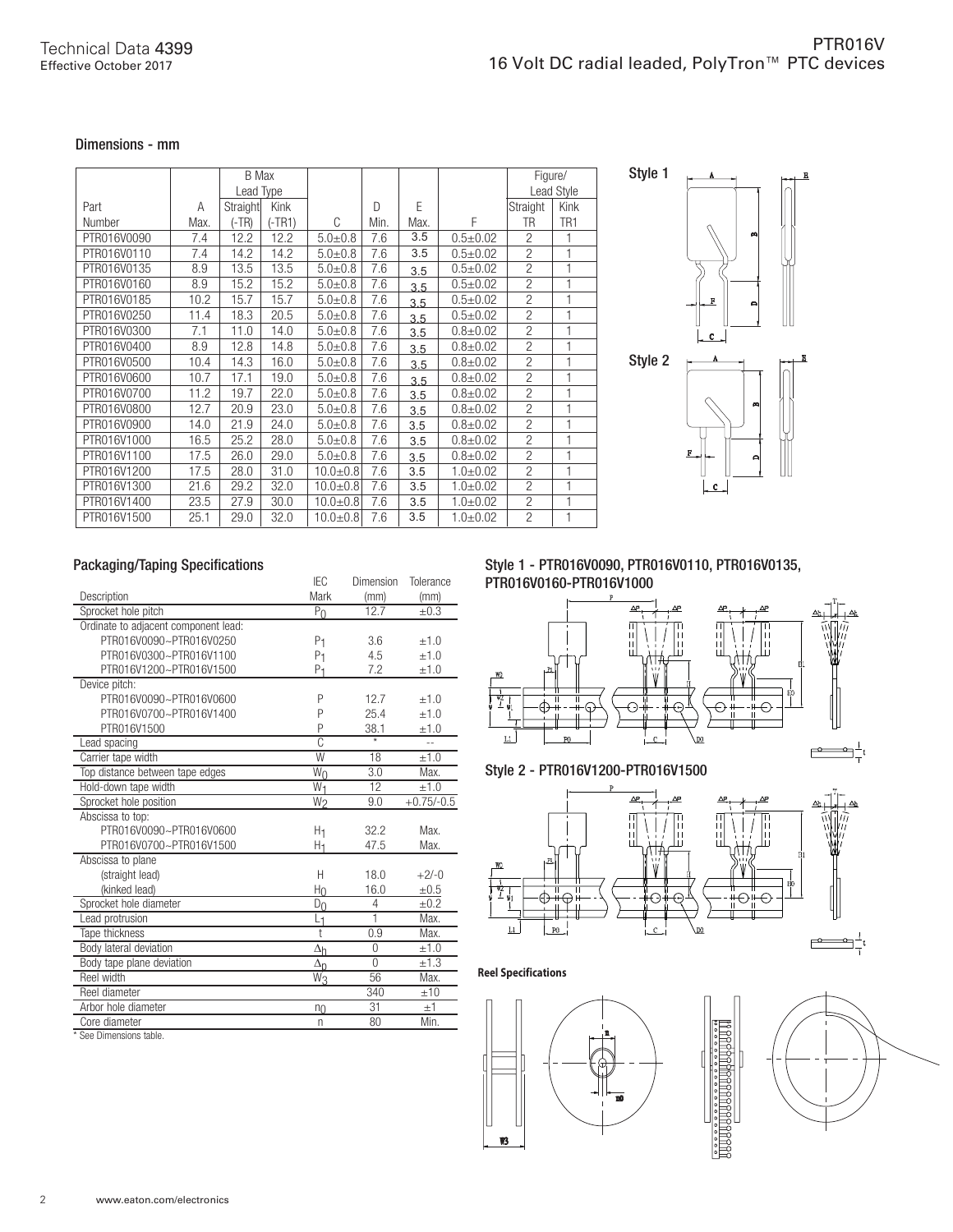# Time-to-Trip Curves at +23 °C - 0.9-2.5 A



Time-to-Trip Curves at +23 °C - 3.0-15 AG H I J K L M N O P Q R S 1000 G:PTR016V0300 H:PTR016V0400 100 I:PTR016V0500 J:PTR016V0600 K:PTR016V0700 1 0 L:PTR016V0800 TME IN SECONDS TIM E IN S E CO ND S M:PTR016V0900 N:PTR016V1000 1 O:PTR016V1100 P:PTR016V1200 0.1 Q:PTR016V1300 -R:PTR016V1400 S:PTR016V1500 0.01

1 1 0 100 Fault Current (A )

0.001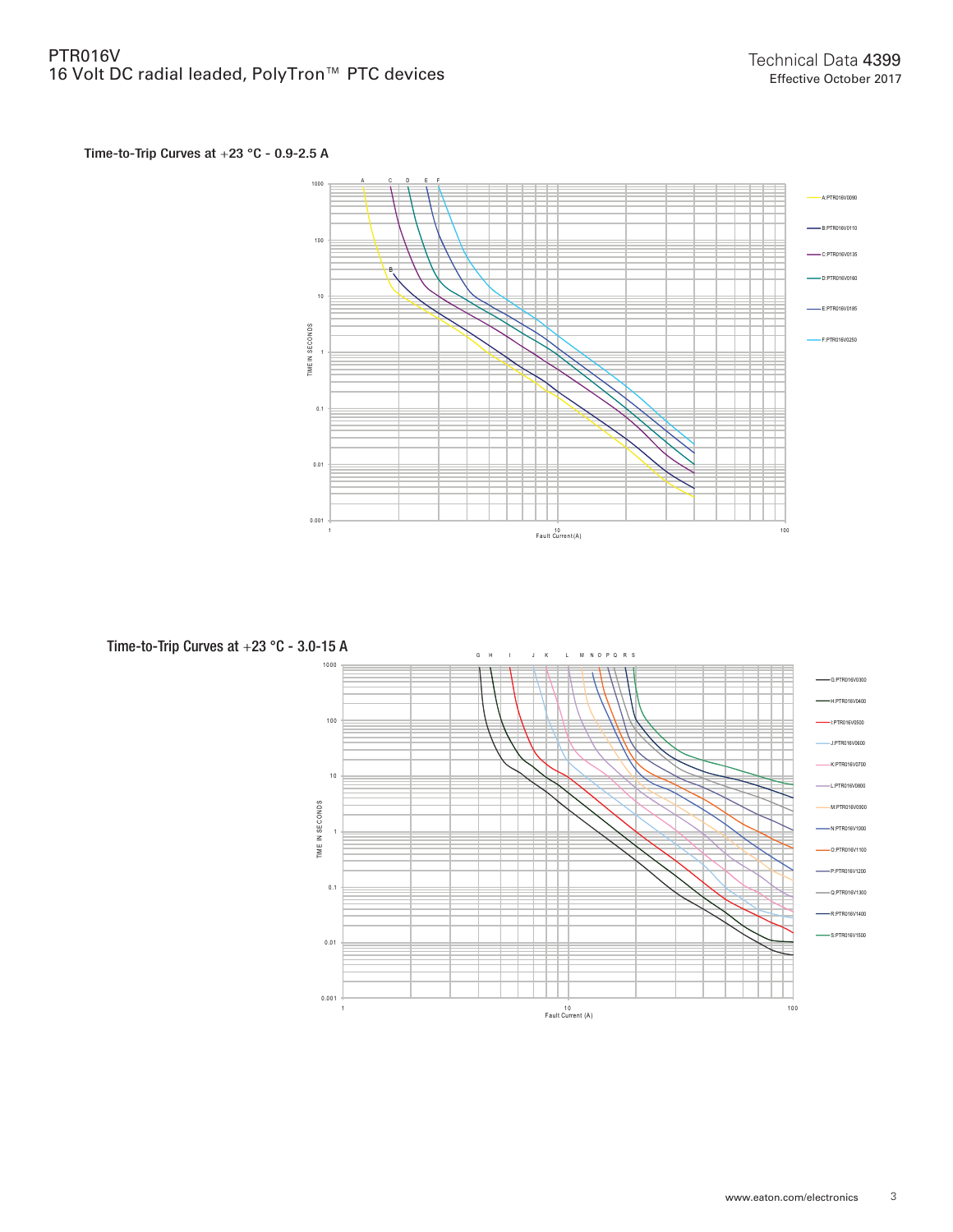

# Recommended Wave Solder Profile



# Recommended Reworking Conditions with Soldering Iron

- Soldering Iron Tip Temperature: +360 °C max.
- Solder Time: 3 seconds max.
- Distance from Thermistor: 2 mm min.

| <b>Environmental Specifications</b> |                                                         |  |  |  |
|-------------------------------------|---------------------------------------------------------|--|--|--|
| Characteristic                      | Value                                                   |  |  |  |
| Operating Temperature Range         | -40 °C to +85 °C                                        |  |  |  |
| Surface Temperature Trip State      | $+125$ °C max.                                          |  |  |  |
| <b>Thermal Shock</b>                | +85 °C to -40 °C, 10 cycles,                            |  |  |  |
|                                     | 5% typical resistance change                            |  |  |  |
| Solvent Resistance                  | MIL-STD-202 Method 215, no change                       |  |  |  |
| <b>Humidity Age Test</b>            | +85 °C, 85% R.H., 1000 hours                            |  |  |  |
|                                     | $\pm 5\%$ typical resistance change.                    |  |  |  |
|                                     | Specified temperature $(+23 \degree C \pm 3 \degree C)$ |  |  |  |
| Storage Temperature Range           | $-10$ °C to $+40$ °C                                    |  |  |  |
| <b>Storage Duration</b>             | One year                                                |  |  |  |
| <b>Storage Relative Humidity</b>    | <75%                                                    |  |  |  |
| <b>Storage Conditions</b>           | Keep away from corrosive atmosphere and sunlight        |  |  |  |

# Material Composition

- Lead material:
	- PTR016V0090-PTR016V0250 Tin-plated copper clad steel - PTR016V0300-PTR016V1500 Tin-plated copper
- Insulating material: Cured epoxy resin meeting UL 94V0 requirements

Life Support Policy: Eaton does not authorize the use of any of its products for use in life support devices or systems without the express written approval of an officer of the Company. Life support systems are devices which support or sustain life, and whose failure to perform, when properly<br>used in accordance with instructions for use provided in the labeling, can

Eaton reserves the right, without notice, to change design or construction of any products and to discontinue or limit distribution of any products. Eaton also reserves the right to change or update, without notice, any technical information contained in this bulletin.

# **Eaton**

**Electronics Division** 1000 Eaton Boulevard Cleveland, OH 44122 United States www.eaton.com/electronics

© 2017 Eaton All Rights Reserved Printed in USA Publication No. 4399 BU-SB111164 October 2017

Eaton is a registered trademark.

All other trademarks are property of their respective owners.